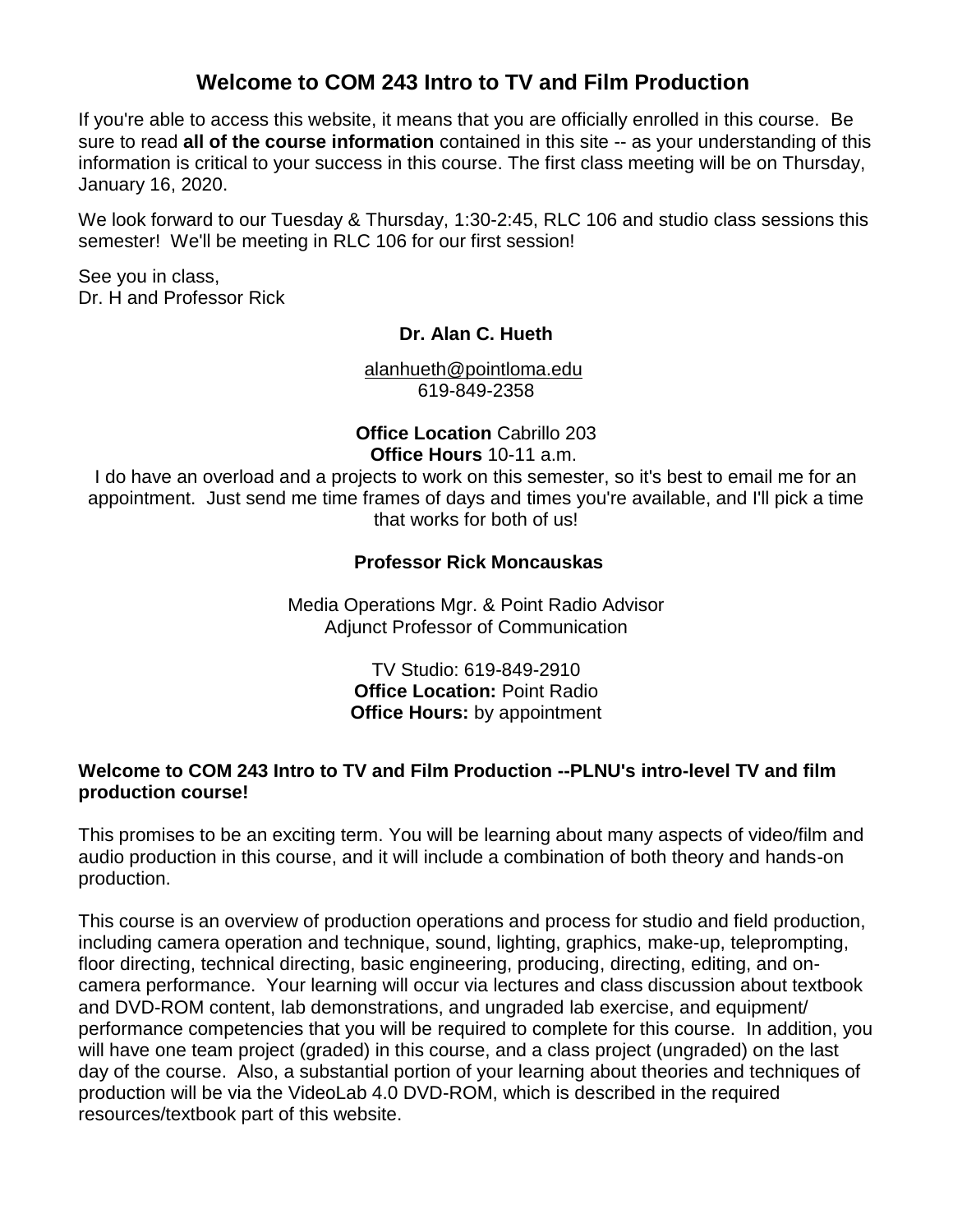This course will also introduce you to PLNU's *Point TV --* our student-operated online television station. This includes the *Point TV* website -- along with our *Point TV Facebook* and *Vimeo* pages. This includes an introduction to the programming and management staff responsible for the production and exhibition of all programs produced in the COM 425 TV Workshop class. You will also be allowed to serve as studio or field production crew for *Point TV* projects with the TV Workshop class--for extra credit points. The requirements for this part of the course are described in the "Assignments" section of this website.

### **Teamwork AND Specialization:**

Producing a television program requires teamwork. Therefore, it is necessary to have at least a general knowledge and understanding of the various staff and crew positions involved in producing a program. Also, depending upon where you work after you graduate from PLNU, you may be called on to "wear many hats"--writing, directing, editing, etc. Such "one-person bands" are common, so a diverse knowledge of production is also important in these situations. You do not have to be an expert on everything, but you must at least have some knowledge of the basic technical and creative aspects of each area of production. Specialization still is a part of production, however, every responsibility is affected by the others in the production process. Therefore, you need to begin to develop a working knowledge of all aspects of television production at an early stage.

### **Multiple Skills:**

This field requires many different kinds of skills--especially good interpersonal skills. One might say that television production is "interpersonal-relations intensive"--that is, (ideally), in order to get your foot in the door and succeed and advance, you must be good at what you do and nice to work with. You need to develop your interpersonal skills and, especially at this level, primadonna attitudes are frowned upon. Things honored in TV and film (and just about every other field) are initiative, energy, enthusiasm, dependability, and humility. These are most important, and will affect my evaluation (and studio mgt, and your peer's evaluation) of you as a prospective TV/film producer. In this course (and in future media production courses), you might be called on to record sound, run camera, carry something (serve as a PA or "grip"), climb a ladder and hang/adjust a light, or just sweep the floor. In other words, be prepared to "get your hands dirty"--no matter how menial you may consider the task to be.

## **Professional Socialization:**

Based on these assumptions, the challenge in this course is to begin to do the following: exhibit initiative, energy, enthusiasm, dependability, and humility--all in the process of beginning to understand and master the various positions in the production process. It will also provide you the opportunity to display your stewardship abilities. We are all stewards of our time, talent, and treasure. You'll display your stewardship of time via your ability to make this course a priority by getting things done on-time. You'll display your stewardship of talent by working well with others and doing well in your exercises, competencies, and assignments. And you'll display your stewardship of treasure by taking care of the equipment-technology entrusted to you in this course. You will be expected to take care of all equipment you use like it is your own and is irreplaceable. These are all important parts of your "professional socialization" in this field, and each is extremely important in your future success working in TV/film.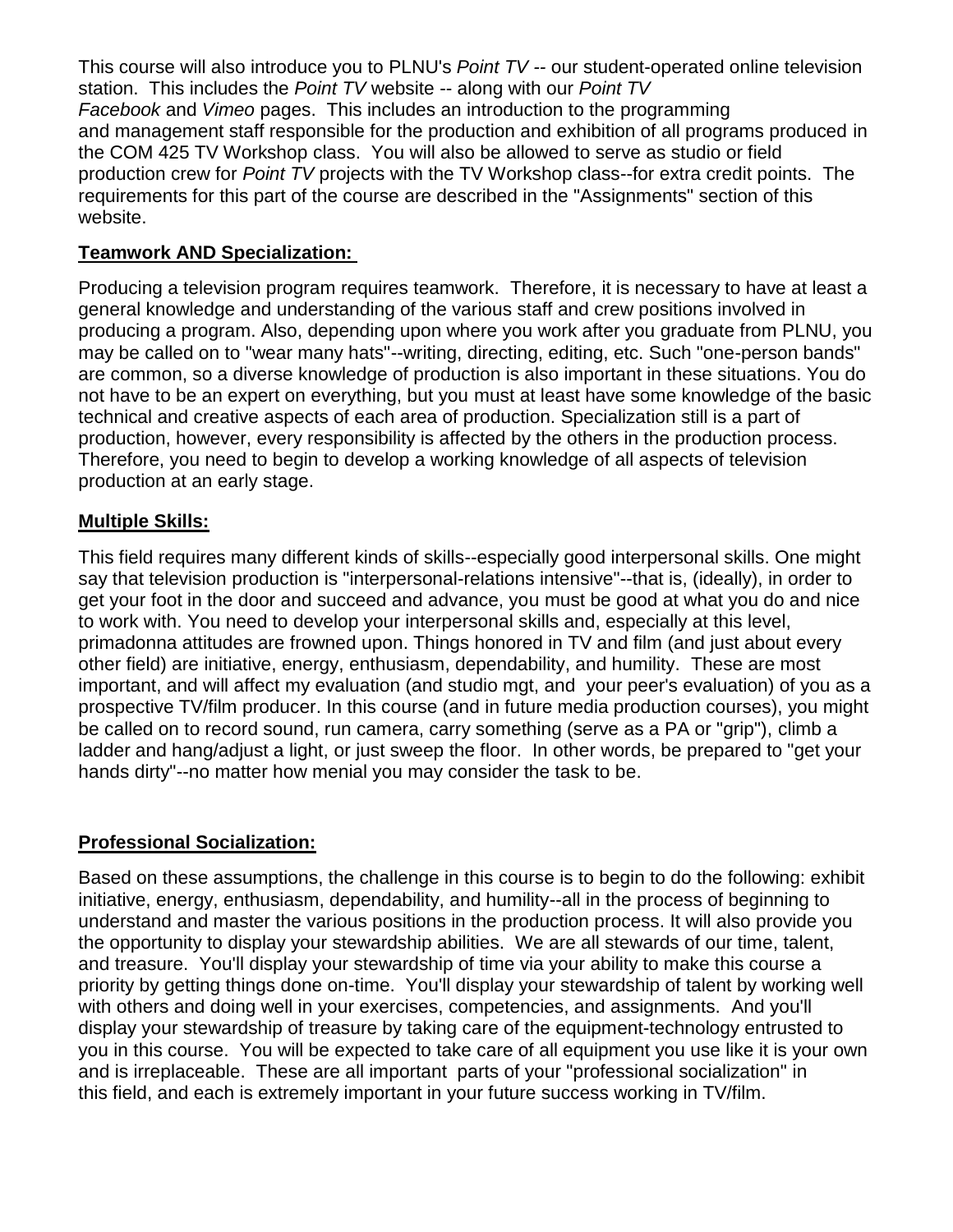## **RESOURCES**

All students will have access to the following resources for this course.

- \* Television Production Handbook (11th edition), by Herb Zettl (Wadsworth-Cengage Learning)
- \* Video Lab DVD-ROM 4.0 and your own computer for loading and operation
- \* One DVD (to dub and submit your editing competency)
- \* One audio headset w/mini plug (for edit workshops in the Bresee or Mac Lab)

The textbook and DVD-ROM are available at the reserve desk in the library...just ask for the COM 2043 textbook OR the VideoLab DVD-ROM...and you can check them out for two hours in the library. I'm told that there are several books, and there are ten (10) copies of the VideoLab DVD-ROM. You can purchase a DVD for your editing competency from Rick at the studio. Plan to use your own headset for the editing workshops.

## **A LAPTOP OR SMART PHONE**

The course will include six (6) in-class online quizzes that must be taken on a laptop or smart phone that can access the course's Canvas website. Be sure to bring them to class on the scheduled quiz dates -- see the "Modules"-"Schedule" page for quiz dates.

## **RECORDING CARDS**

Each student will be provided one card for shooting production exercises and the group project. Any additional cards will be the individual student's/group responsibility to purchase. Also, make sure that you label your card with your name neatly printed on the label (provided) that is attached to the package of the card. **I will not accept any cards (for exercises, group projects, etc.) that are not labeled and not placed in the package that the card came with.**

## **Edit Bays, Check-Out/Check-In Hours, and TA's:**

The edit bays are open and available (along with equipment) when Rick Moncauskas or our Technical Assistants (TA's) are working. The TA's for this semester are:

Sommer Fox , junior, Media Com-Production Grace Ramos, freshmen, Media Com-Production Maile Raventos, sophomore, Media Com--Film Studies Hana Strickfaden, sophomore, Media Com Minor Leanna Thesken , sophomore, Media Com--Multimedia Luna Trevino , sophomore, Media Com--Multimedia

The editing and equipment hours will be posted on the bulletin board by the second week of the semester. These hours fall within the library hours--see below--however, the edit bays will not be open at all hours that the library is open...just so you know. Friday access will be limited to a couple of hours in the afternoon, and weekend access will be based solely on TA availability. If you have questions about this, please talk with Rick Moncauskas, Media Operations Manager, about this. His office is in the studio complex.

## **Point TV Leaders:**

You'll be working with the Point TV management team (and other advanced students) in COM 4025.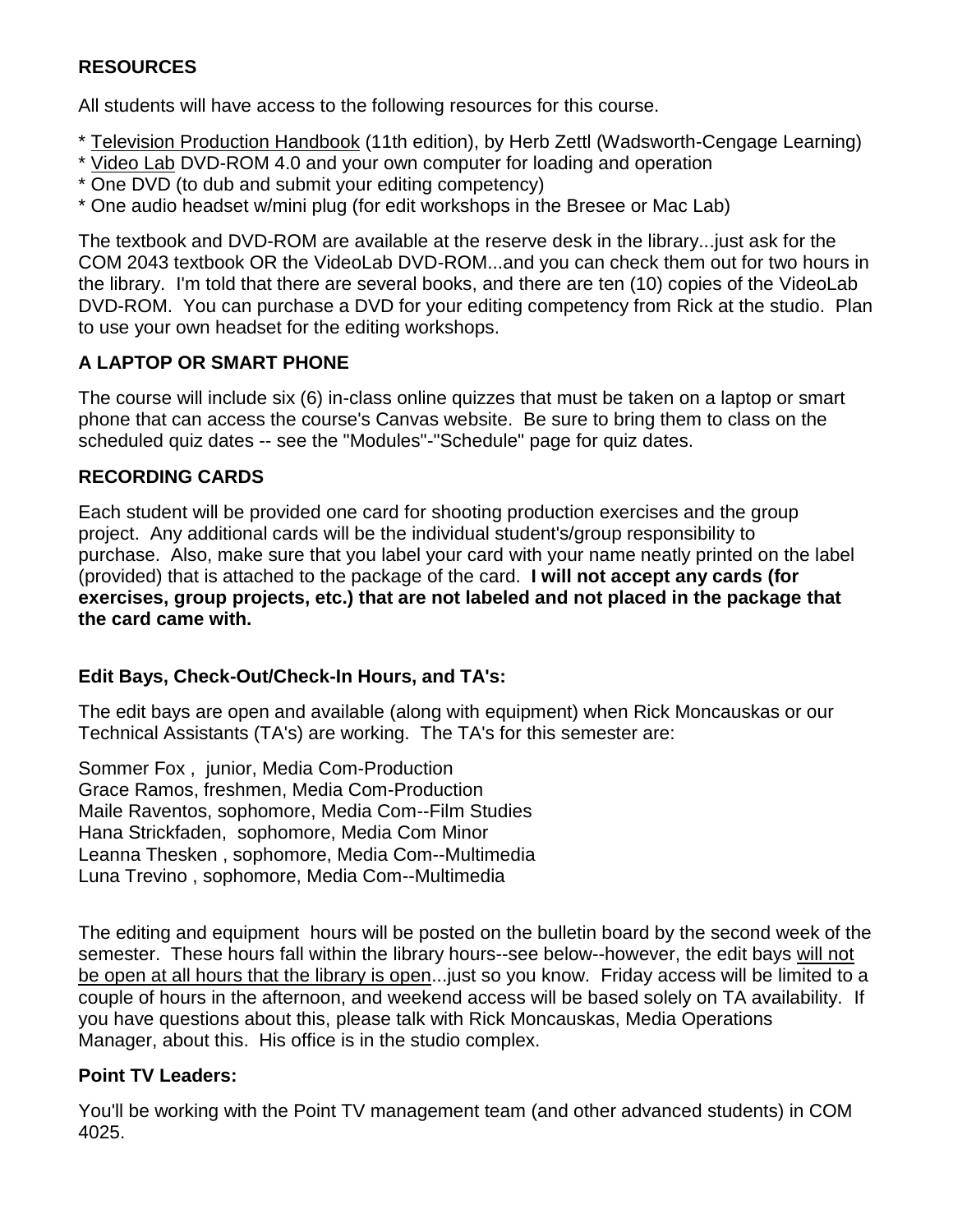**Station Manager:** Acacia Laliotis, junior, Media Com--Production, and Ali Seaquist, sophomore, Media Com--Production

**Social Media Manager:** Sommer Fox, junior, Media Com-Production

*Coastline News* **AND Loma Sports Tonight (LST) Manager:** Maile Raventos, senior, Media Com--Film Studies, and Jakob Kleist, junior, Media Com-Production, *Coastline News* Production Assistant

**Productions Manager:** Adam Buffini, sophomore, Media Com-Film Studies **Publicity Manager:** TBA

## **Watch Our** *Point TV* **Shows**

See all kinds of projects and films that can inform, inspire, and stir some creative thinking for this course and beyond.

Here's the *[Point TV](https://pointtvplnu.com/)* (Links to an external site.)website that includes show descriptions, production schedules, crew lists for shows, press releases/news about the latest news about the station and the media com and broadcast journalism students and their activities.

## **STUDENT LEARNING OUTCOMES (SLOs)**

As a result of this course, students will display knowledge and/or skill in the following areas:

1. Basic technical and creative skills in the following areas: studio and field camera operation, audio production, video switching, graphics, teleprompter operation, lighting, make-up, basic engineering, camera and performer/actor staging, studio and field directing, scriptwriting and script breakdowns, digital-non-linear editing (Adobe Premiere software), and the writer-producer and performer roles in television/film production;

2. Basic principles of video and audio signal monitoring and processing;

3. Television production language and processes, and the unique demands and challenges of the production process; and

4. Through all of this, students will begin to exhibit a professional attitude and a sense of professional production values.

## Course Activities

This course will include the following activities:

- Self-guided lectures, video and graphical examples, and interactive activities on the basic areas of production on the VideoLab DVD-ROM
- Six (6) in-class, online, and timed quizzes on production (from the *VideoLab DVD-ROM*), including: process, camera, lighting, audio, switching, and editing
- Completion of thirteen (14) "Production Competencies" on camera, sound, lighting, etc. (see assignments page for more details)
- In-class lectures, discussion, and labs on TV/film production techniques
- Screening examples of outstanding student and professional television & film programs
- Equipment demonstrations and labs
- Two (2) 3-hour evening editing workshops (Adobe Premiere software) REQUIRED PARTICIPATION TO PASS THIS COURSE--see dates on course schedule and put these dates on your calendar!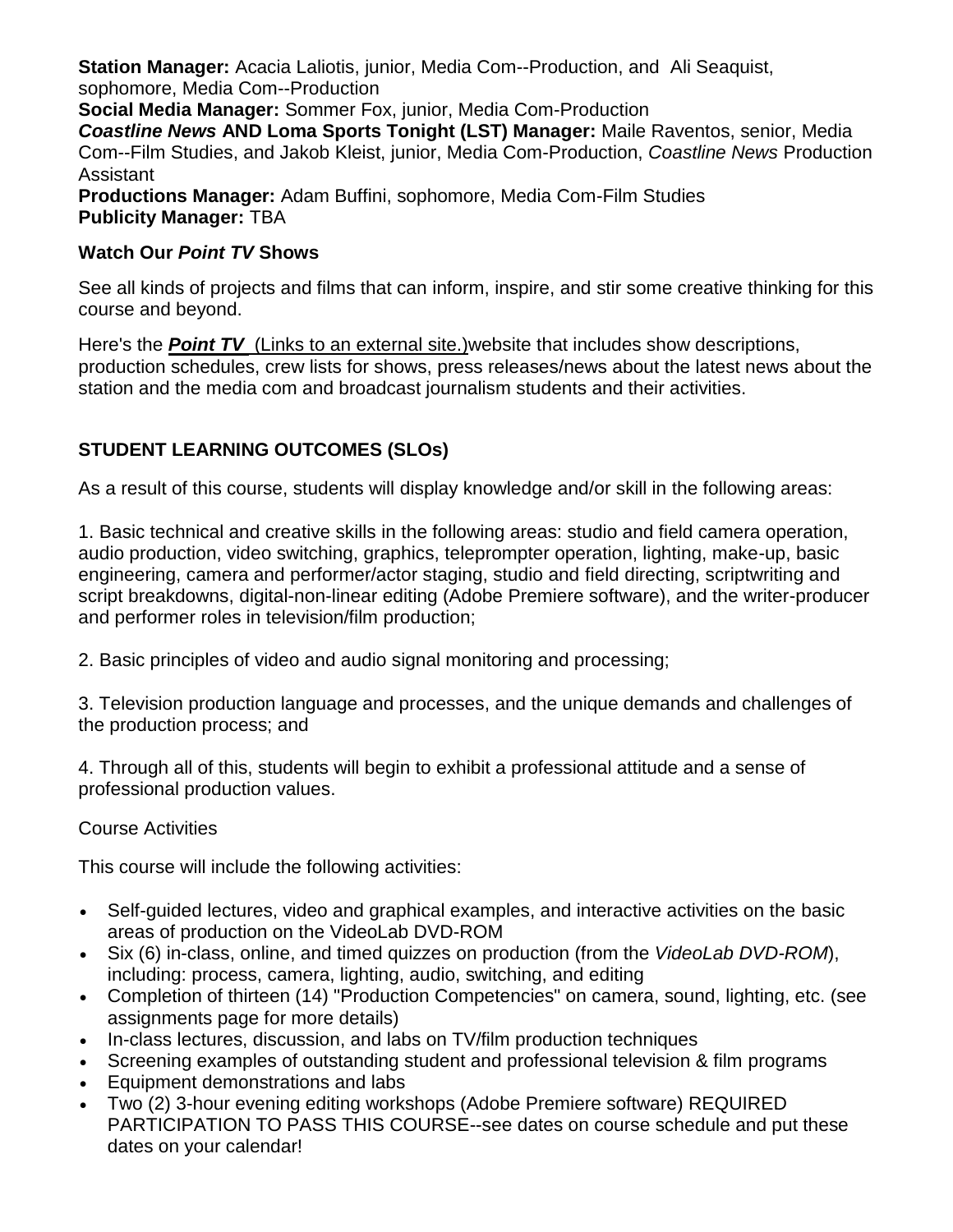- Individual, ungraded production exercises
- Serve as an observer or production crew member in one (or more) of the COM 4025 TV Workshop course's *Point TV* television or film programs (4 hours minimum--with extra credit points for additional hours)
- Production of one (1) short TV/film project (group project)-- a news package, short documentary film, or short film
- Production of class project: *Studio 2043*--a live-to-tape studio based interview show featuring this semester's group projects and a member of each project's crew

## **LECTURES**

#### **Lecture sessions will occur in two different venues:**

- 1. In regular class and lab sessions; and
- 2. In the VideoLab 4.0 DVD-ROM

### **The lectures will be on the topics listed below:**

Camera operation and technique--framing, composition, and the technical aspects of video camera operation

Sound--including microphone types, pick-up patterns, recording techniques, levels, mixing, etc.

Lighting--for news, dramatic effect, etc.. Technique based on purpose, tone, and task

Directing--including camera angles and staging, camera movement, talent staging and movement for drama, news, and interview shows; also, basic directing language and technique for studio interview and news shows

Technical directing--including switcher operation for multi-camera live and live-to-tape production

Editing--including basic basic operational characteristics and techniques of Final Cut Pro editing software

Graphics--including purpose, and the basics of color, contrast, backgrounds, fonts and other aspects of graphic design for television and film (and a studio character generator and FCP graphics operations)

Basic engineering--including color balancing, shading (f-stop/iris control), and basic waveform monitor

Teleprompter operation--including text entry and operation for studio production

Producing--including project planning, crew assignments and meetings, project organization, and the basics of television scriptwriting

Basic performance--including narration for on and off-camera performance

We will also spend some time doing viewing, analysis, and critique of selected professional and past student television projects, along with student exercises that are assigned throughout the semester.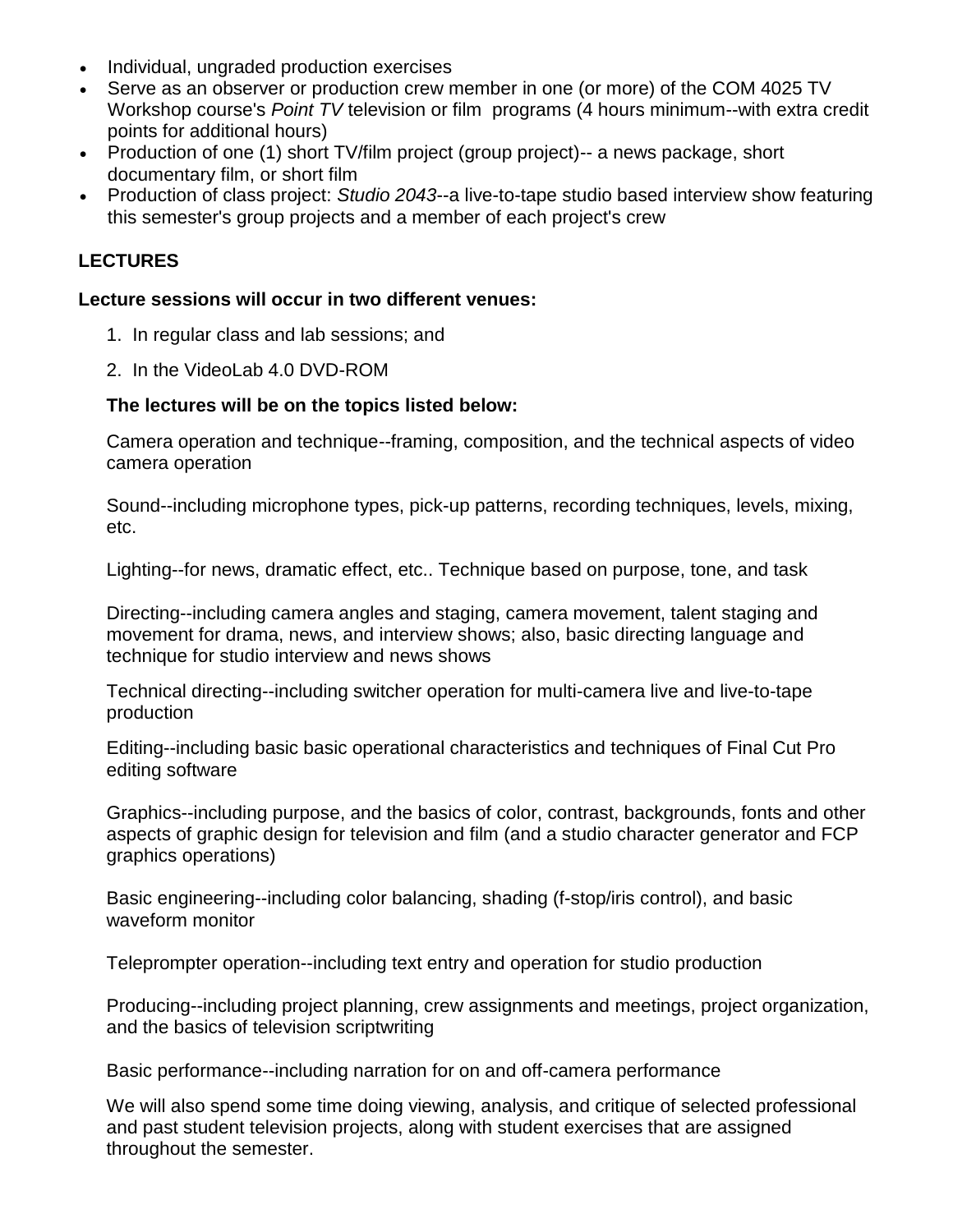**You will also have two workshops on Adobe Premiere editing --see "Schedule" page on this website for specific dates, times, and locations. This is REQUIRED for the media com majors. All others: we suggest that you DON'T miss these workshops. All competencies must be completed. If you miss these workshops, it's likely that you won't be able to know how to edit the other project assignments in this course that require editing, and will not be able to complete the course. So, be sure to see the scheduled editing workshops, and put it on your calendar.**

## **COURSE POLICIES**

Recording Permissions, Copyright & Equipment Use, and Internet Posting

Recording Permission Process

First: **to shoot indoors** you must secure permission, in advance, if you wish to shoot INSIDE a building. Here's the **[list](https://canvas.pointloma.edu/courses/48070/files/2984195/download?wrap=1)** of the names and phone numbers of the various building coordinators/managers on campus, including dorms, that you can have a copy of to take with you.

Plan ahead! You must secure permission from the building manager BEFORE you can shoot in their building. Don't assume you can get permission just before OR on your way to the shoot. Ideally, it's best to request this kind of thing a week or more in advance. Some building managers may be okay with one (1) day prior to your shooting date -- but don't depend on it. Also, when you check out equipment, you will be issued a "Press Pass"—to be worn by the camera operator for the shoot—which lets the building managers know that you're PLNU students and are working on a PLNU class project.

Second: **to record outdoors**. We have arranged a system with Public Safety whereby, if you are shooting in an exterior common area (ie. outdoor areas between or around buildings), you have permission to shoot in those public areas on campus. That system is the "press pass." IF YOU ARE WEARING the press pass that will be in your camera bag when you check out your gear, you have permission from our department, and public safety, to shoot video outdoor on the PLNU campus. You need special permission to shoot in and around the Fermanian Business Center. Please call and get permission early. The camera operator must wear the "press pass."

Third: **to record off campus**. You are responsible to obtain permission for all off-campus shoots. This means that if you are setting up a tripod and/or lighting and any kind of extensive sound systems with crew and talent in public or private areas, you are responsible for getting permission to shoot--depending which entity (the city, county, state, or federal govt) "owns"/is responsible for that property. If you are shooting indoors on private property, you must get permission from the property owner. This can often require that you show that you have liability insurance--which PLNU provides for student shoots. You must contact Jim Bergherm in PLNU accounting office about insurance forms.

## COPYRIGHT POLICY

If you shoot video with signage (ie. Coca-cola) in the picture you must obtain the rights to show their logo in your footage if you plan to make your video public in any way. An example would be if you want to enter your video into a festival or post it on YouTube. This goes for PLNU signage as well. If you plan to have PLNU logos or signage in your video, you need to get permission from the school to use their copyrighted identifiers. The reason for this is clear. If your video defames the school in any way, you will not get permission. (The same is true of Coca-cola.) In most cases, assuming you are not doing anything to denigrate or besmirch the reputation of the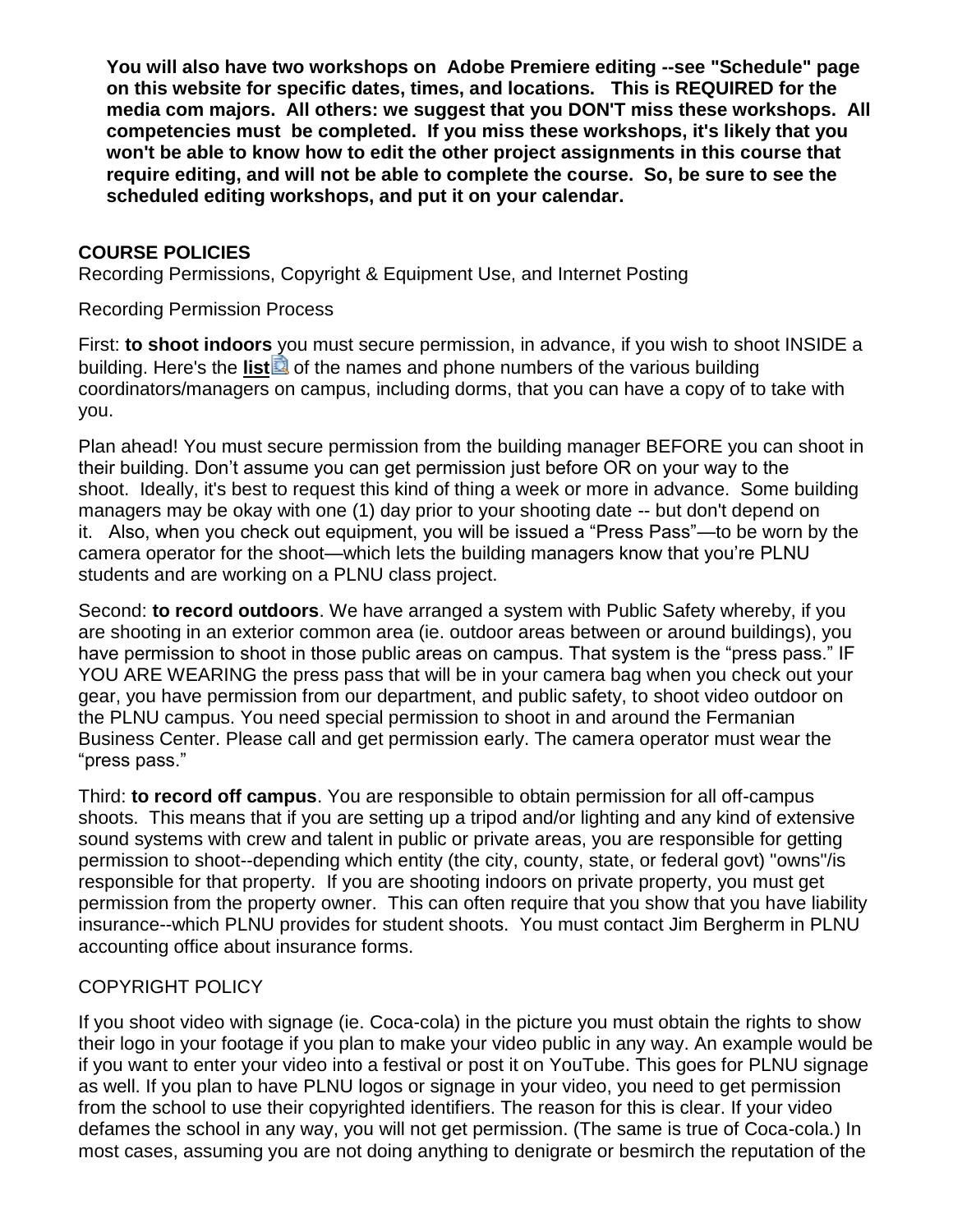school, permission will, most likely, be granted. We want you to be aware that use of PLNU signage is not automatically assumed. My suggestion is, if you want to do something controversial, don't include signage (PLNU or other) in your footage.

## COPYRIGHT RELEASE

The PLNU Dept of Communication and Theatre owns the copyright to all student video and film projects created as individual or group projects. This includes projects created by the use of student's personal equipment OR the university's equipment in regular production courses and independent practicum course credit projects. The department has the right to make copies of student video and film projects, and display them on PLNU's Channel 23--the closed-circuit student cable channel, on the Point TV Vimeo channel, and at conferences and conventions for educational and program promotion purposes.

## EQUIPMENT USE FOR PROFESSIONAL PROJECTS

The student **cannot use** equipment for professional production purposes without notification to the instructor. This includes getting paid by third parties for production services using university equipment or selling partial or completed projects to third parties. If a student desires to use university equipment for professional projects and wants to rent the equipment, they may do so - - going through the request process with the instructor and studio media operations manager. Also, if a student takes on a professional project, and the project was referred to the student by university personnel or the instructor, then the project client must agree to a financial donation to the university -- above and beyond payment to the student. This amount must be negotiated by the client and the instructor.

# INTERNET POSTS OF STUDENT PROJECTS

Students cannot put their programs on the Internet or distribute their programs in any way without university permission. The student may receive permission from the department by notifying Dr. Hueth and specifying what project they would like to distribute, in what venue (eg. YouTube, Vimeo, etc.) and when. The department will work with students to find the widest possible audience for their projects.

NOTE: Any violation of these policies will incur loss of equipment privileges.

# **ATTENDANCE AND PARTICIPATION POLICY**

From the Provost: Regular and punctual attendance at all classes in which a student is registered is considered essential to optimum academic achievement. Therefore, regular attendance and participation in each course are minimal requirements to be met. There are no allowed or excused absences except when absences are necessitated by certain universitysponsored activities and are approved in writing by the Provost.

Whenever the number of accumulated absences in a class, for any cause, exceeds ten percent of classes (this is equivalent to 3 class session absences in this course), the faculty member has the option of filing a written report to the Vice Provost for Academic Administration which may result in de-enrollment, pending any resolution of the excessive absences between the faculty member and the student. If more than 20 percent (6 absences in this course) is reported as missed, the faculty member may initiate the student's de-enrollment from the course without advance notice to the student. If the date of de-enrollment is past the last date to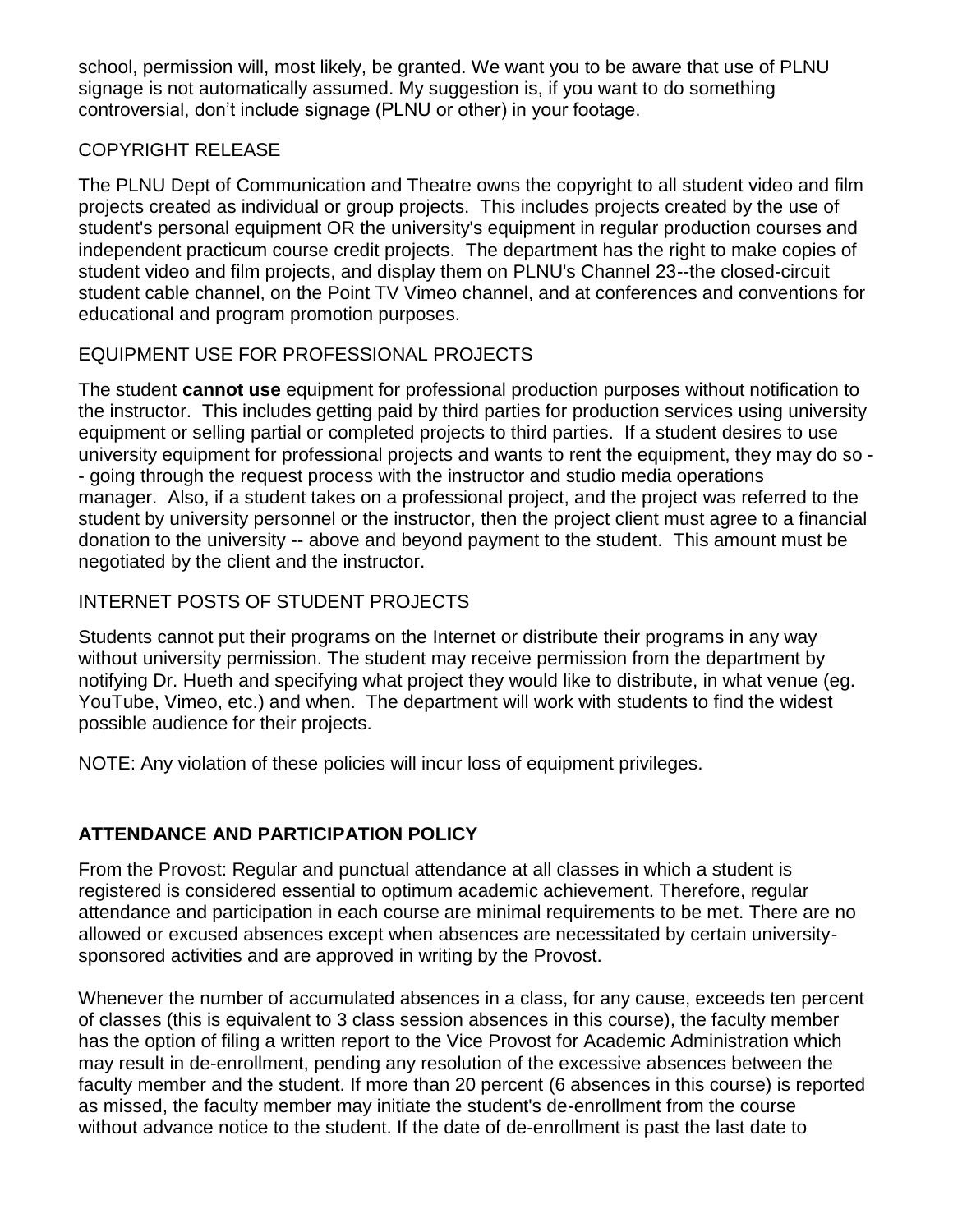withdraw from a class, the student will be assigned a grade of "F" or "NC." There are no refunds for courses where a de-enrollment was processed.

It is extremely important that you attend all course sessions, along with all of your scheduled project production sessions. I say this for several reasons:

1. Television production is a team effort and works best when the entire team is present. Always remember: others are depending on you to not only be present, but to perform well.

2. This is a very competitive business where the person with "the edge" will gain employment before others. The "edge" is often gained by prompt, consistent attendance in college classes.

3. There is much to learn, therefore, time is extremely precious.

4. There is very little repetition of areas in this course. Therefore, if you miss class session(s) on, say, camera or lighting (etc.), your understanding of technique and operation will be affected and, thus, it's quite likely that this lack of knowledge will be reflected in your work (your equipment competencies and especially your group project), and your grade will suffer.

5. Your attendance and participation grade will suffer.

Allowances are made for extreme sickness or injury (eg. you can't walk to class), death in the family, and legitimate co- or extracurricular activities and events. If you must be absent from class, a note and/or call or visit to the instructor (or fellow student-producer if you're doing a group project shoot)--well in advance--is advised.

### EQUIPMENT AND FACILITIES

Camcorders, microphones, lighting kits, and other equipment are available for check-out at the PLNU studio. Check-out and return times and policies are posted on the PLNU TV & Film bulletin board by the studio door. Unfortunately, we do not have enough equipment for everyone to use simultaneously. Students who do not abide by the policies will be penalized. Penalties include substantial late fee charges, and for those that abuse policies repeatedly: loss of equipment use privileges for the semester. Also, the person that checks out the equipment is responsible for the care of equipment. If equipment is lost or damaged, students are responsible for costs to replace or repair the equipment. See additional details posted on the equipment check-out policy sheet on the bulletin board by the TV studio door.

Our equipment and facilities are not only academic labs, but are also professional production facilities for on and off-campus constituents. The success and improvement of the academic program in media studies at PLNU is dependent upon the condition, quality, and success of this facility.

Eating and drinking is especially forbidden in the control room, the edit bays, and the studio. You will be required to clean-up, strike, and return all equipment and other items to their proper places after labs and project sessions. Also, please take everything out of the facility that you bring into the facility. If I, other faculty, or department TA's consistently find papers, books, scripts or other items traceable to a student, that student's participation grade will be affected. The studio and edit bays are work areas that need to be kept as neat and clean as possible.

**A Final Note:** please treat equipment as if it were your own, you depended upon it for your own livelihood, and you did not have any money to fix or replace it.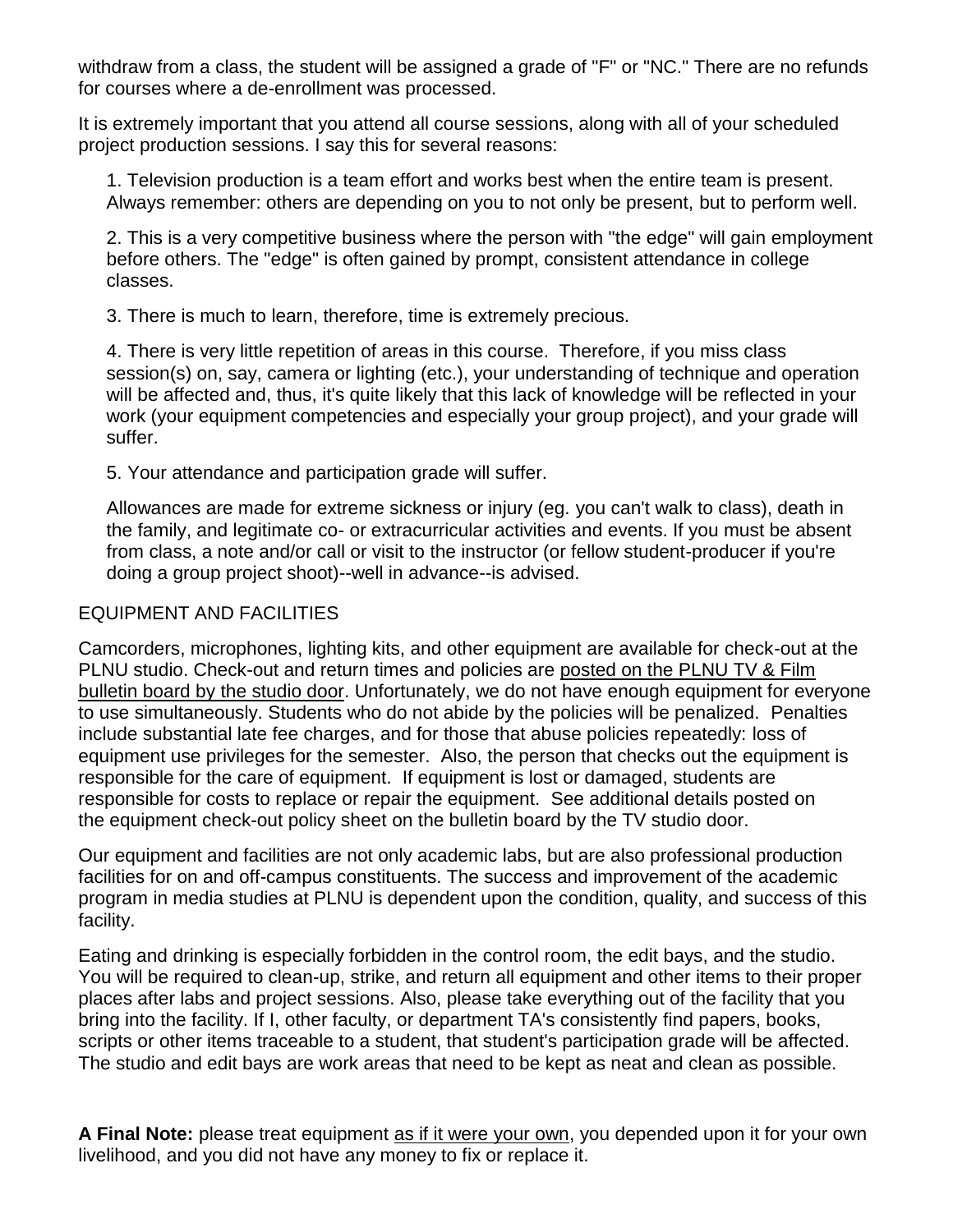## **TEST INFORMATION**

#### **VideoLab DVD-ROM Quizzes**

You will have six (6) online, in-class, and timed quizzes spread throughout the semester on the textbook and VideoLab DVD-ROM content and quiz questions in each section. These sections include: process, camera, lights, audio, switcher, and editing.

The test dates are included on the course schedule page on this website.

#### **Final Exam**

The final exam will consist of 173 selected objective questions (T/F and multiple choice) from the DVD-ROM quizzes-- AND -- selected questions from the textbook AND in-class lecture material. Here's the study guide for the textbook and in-class lecture material:

*What "pathos" is and includes The Elements of Drama What "plot" consists of The different kinds of "diction" in TV and film programs What "spectacle" consists of The meaning of "sympathy," "empathy," and "antipathy"*

The exam will be on the Canvas website (like the VideoLab quizzes), so you will need to bring your laptop to class for the final exam.

#### Test Date: **THURSDAY, MAY 2, 2019, 1:30-4:00 P.M.**

## **EVALUATION - GRADING**

Your grades for projects will be based upon the criteria and conventions of production identified in the VideoLab DVD-ROM, in class lectures and lab sessions, and in our in-class viewing and critique sessions. You will also be evaluated on your ability to work with others on the group and class projects--this includes your interpersonal skills, flexibility, dependability, teamwork skills, etc.

What you will not be evaluated on:

1. The amount of TIME it took to accomplish the established requirements-assignments in this course;

2. The amount of EFFORT you expended to accomplish the assignments in this course; or

3. Your perceptions of the relative artistic and/or technical merits OR your roommate's, friend's, mother's--or any other family members' opinions of the quality of your work.

You will be evaluated on the basis of **THE QUALITY OF YOUR PERFORMANCE/WORK** (based on your role: camera, directing, editing, audio, etc.), as determined by the instructors' combined experiences of over 45 years of screening entry-level student projects. Your grade will also be based on meeting deadlines and due dates detailed in this course.

#### Assignments & Weighting: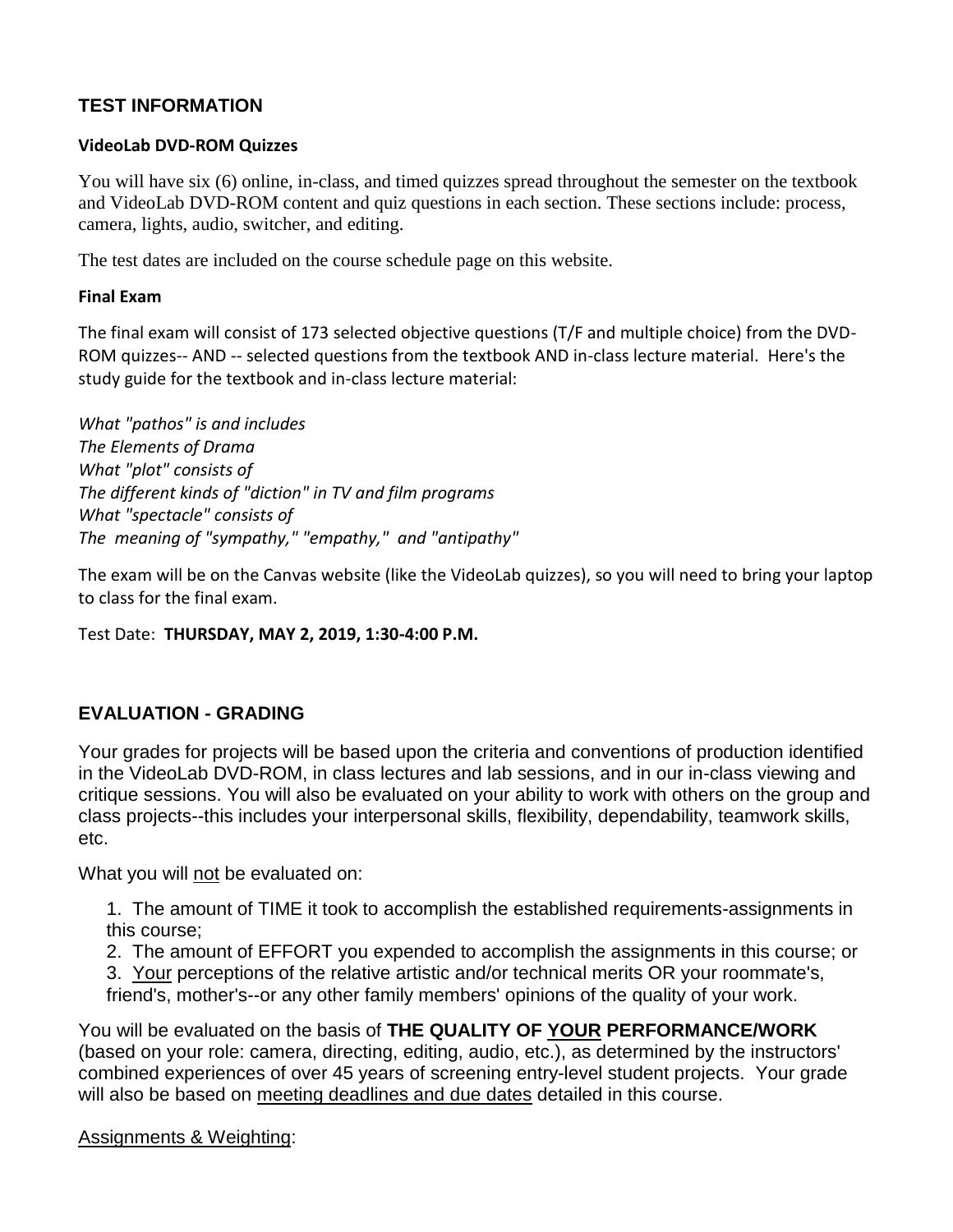VideoLab DVD-ROM In-Class Online Tests (177) Production/Equipment Competencies--13 (all required or you flunk the course)--NO POINTS ACCUMULATED Point TV Project Production (100) Project Pitch-Proposal (100) First-Cut-Group Project (50) Group Project (300) Final Exam (173) Professional Socialization--attendance, attitude, participation, equipment care, etc. (100)

Total Points: 1000

\* Students who participate in more than the required ten (10) hours for *Point TV* program production will earn an extra credit point for every hour they invest -- up to 20 hours and 20 points. All students doing extra credit must record and submit their hours on the TV Workshop Production Timesheet (available as link on "Assignments" page on course website) by/before the final exam.

Grade Calculation:

Your course grade will be based upon the following cumulative point scale:

920-1000 A 900-919 A-880-899 B+ 820-879 B 800-819 B-780-799 C+ 720-779 C 700-719 C-680-699 D+ 620-679 D 600-619 D-

Video Lab DVD-ROM

This course will include interactive DVD-ROM instruction on camera, lighting, audio, switching, editing, and the video production process. Our resource for this instruction will be Zettl's Video Lab 4.0 DVD-ROM. The DVD-ROM includes mini-video lectures, graphical and animated displays, interactive activities, and quizzes. You will need to load the DVD-ROM onto your laptop -- so that may be use the DVD on your own PC or Macintosh computer.

You are required to go through all of the content on the DVD-ROM and complete all quiz questions in every section. This content and these questions will be included on the in-class, online, and timed tests that will occur throughout the semester. The "Schedule" page on this website includes all of the test dates.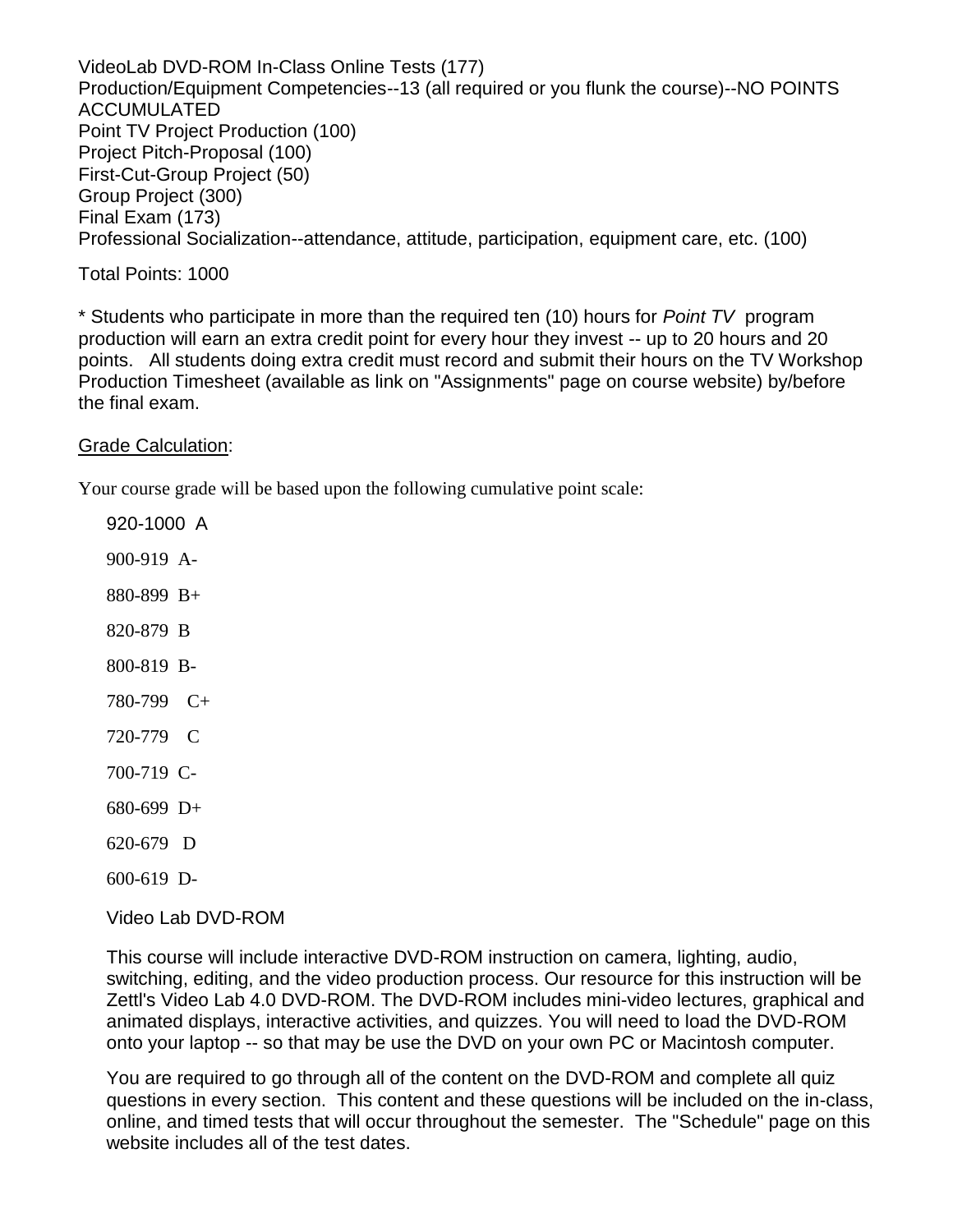## **PRODUCTION COMPETENCIES**

## **IMPORTANT NOTE!**

Be sure to PRINT OUT all of the competency forms and the "Competency Completion Check Sheet" (at the bottom of this page) ...AND...bring them all to the studio this coming Tuesday- the FIRST Field Competency lab.

You must complete the thirteen (13) assigned (AND REQUIRED) production/equipment competencies **to pass this course**. You must complete them during class time, or during out-of-class time by yourself (or group members) or with a studio TA. Also, the competencies must be completed by the deadlines provided--AS NOTED ON THE COURSE SCHEDULE. AND you are responsible for placing your completed and initialed competencies in your competency folder, and checked off all competencies on the "competency completion check sheet" in your folder. Your folder is located in the COM 243 cabinet drawer in the studio office area.

Here are the competencies:

- 1. Field Camera
- 2. Field Lighting
- 3. Field & Studio Sound
- 4. Remote-Controlled Studio Cameras
- 5. Studio Lighting
- 6. Engineering
- 7. Switcher & Servers
- 8. \*Editing
- 9. Teleprompter
- 10. Performance
- 11. Make-Up
- 12. Graphics
- 13. \*Directing

\*NOTE: the directing competency is a pencil and paper exercise and is done as homework, and the edit competency is recorded on a DVD. Both of these competencies -- along with all of the other initialed competency forms -- must be placed into your competency file in the studio office area. All of the competency due dates are listed on the course schedule.

Links to the competency completion sheets are provided below. Some competencies will be started and **completed in lab sessions,** and others will require some out of class group or individual work. Please print out the "Competency Completion Check Sheet doc" (see below) and keep it in your competency folder in the studio office area. Be sure to bring your individual competency sheets on the day(s) that we are working on and completing these (or screening them in class)--based on the course schedule.

## **Competency Completion Check Sheet Form: [COM 243 Competency Completion](https://canvas.pointloma.edu/courses/48070/files/2968352/download?wrap=1)  [Check-Sheet.docx](https://canvas.pointloma.edu/courses/48070/files/2968352/download?wrap=1)**

## **Competency Forms**

- 1. [Field Camera Competency-1.docx](https://canvas.pointloma.edu/courses/48070/files/2968386/download?wrap=1) **2**
- 2. [Studio & Field Sound Competencies.doc](https://canvas.pointloma.edu/courses/48070/files/2968330/download?wrap=1)
- 3. [Field LightComp.docx](https://canvas.pointloma.edu/courses/48070/files/2968304/download?wrap=1)